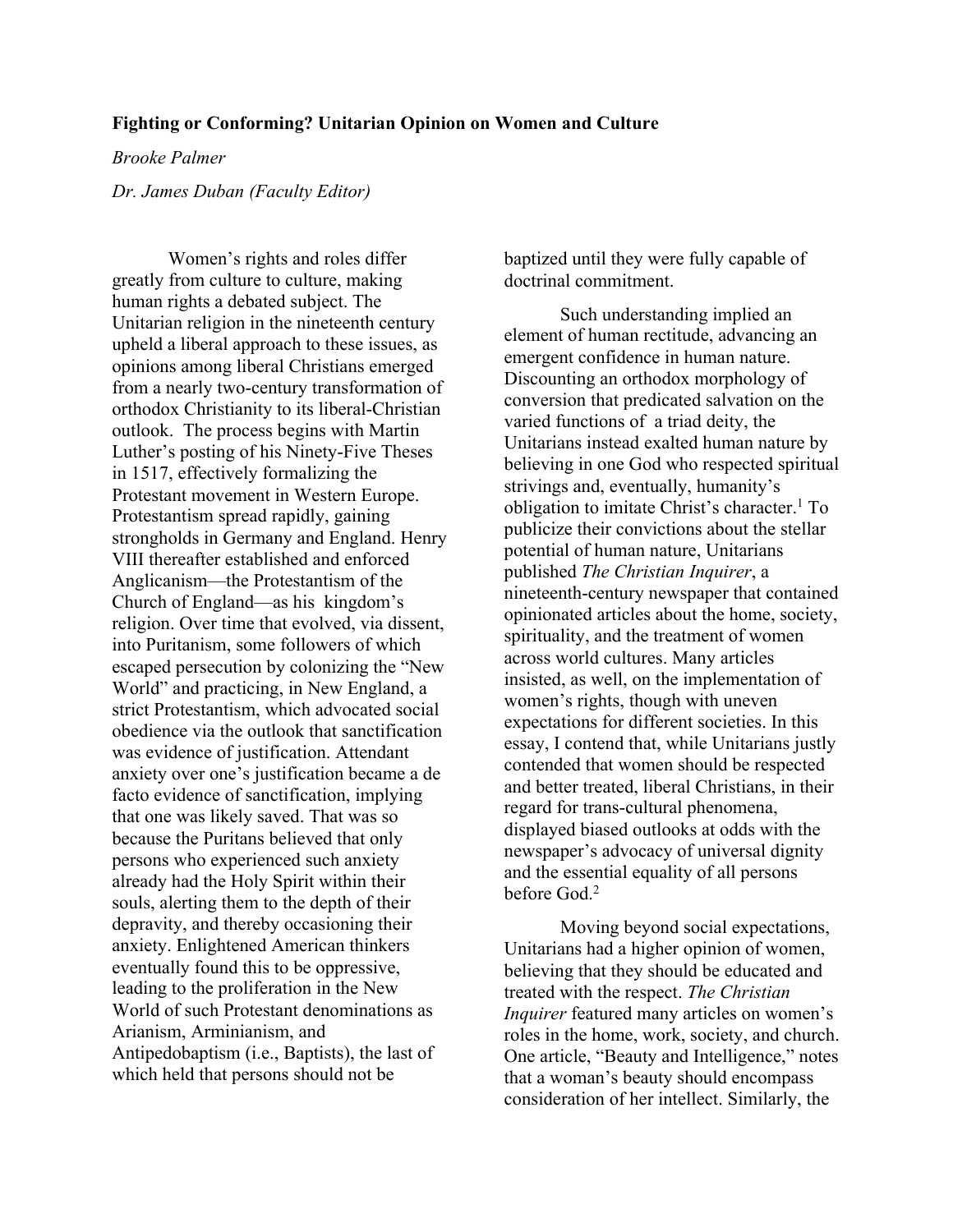newspaper's comparison of the education of women to a treasure box emphasizes the Unitarian value of women in academics:

> If the hours expended in contrivances for the adornment of the casket were employed for polishing the jewels within—if half the time, consumed in the consideration of a coiffure, or even in the arrangement of the corsage, were devoted to the moral training of the heart which beats within, and the developing the vast capabilities of that noble portion of the human frame which renders it the most beautiful and intelligent of created beings, woman would find her influence more powerful and unfailing; the admiration she would excite would be a sentiment compounded of esteemed respect, and love; and in rendering herself worthy of these, she would attain what the toilette, with all its attendant mysteries, is of itself insufficient. 3

This outlook is indeed progressive. Women, a 'treasure box,' are likewise beautiful on the outside, while all know that what is most important is the moral sentiment, accompanied by intelligence and personality. The suggestion is that women should not be objectified; they should instead be an appreciated for both internal and external beauty. Unitarians further empower women by successfully refraining for shaming those who *do* care about their appearance. The author of "Beauty and Intelligence" does not disparage women who use their beauty to seduce men, as this act can be interpreted as a "laudable desire to influence him for his own comfort and happiness." The use of poetic language in the passage emphasizes how intelligence makes women beautiful because the prose of the paragraph itself is beautiful. While some may believe that this statement implies that women use their beauty *only* for the comfort of a man, the author sooner suggests that it is the choice of woman to make use of her physical appearance, which is indeed still empowering. Such Unitarian respect for the lady directly relates to how liberal Christians believed a woman should be treated by men.

*The Christian Inquirer* thus accentuates feminine value in "Woman and Flowers," where beauty is once again emphasized metaphorically, this time as gardening.4 Not only, claims the writer, do women resemble flowers "in beauty and sweetness," but they also *deserve* flowers and should grow alongside those. By implication, the man has that duty of building a garden for his wife and his daughters. A garden takes extensive care and delicacy to cultivate, placing more than just the job of gardener on the man of the household; indeed, his role is then expanded to care for the women and the "other flowers" in his house. The roles of men and women mentioned in this article suggest that Unitarians find more value in females than their being simple baby-makers. To the contrary, women are beautiful and important members of society.

*The Christian Inquirer* reiterates the importance of treating women well, singing praises regarding how societies in Turkey, Ethiopia, and America have treated women. The author of the article "Turkish Women" claims that a Turkish man treats his wife with respect, and not with an eye toward control or oppression.<sup>5</sup> For example, Turkish husbands regard their wives as "the house" or "the home" and allow them to go out during the day as long their veils protect them from the state of "abuse." The author also argues that rather than being trapped as a caretaker, the wife is the ruler of her own home and "may receive her female friends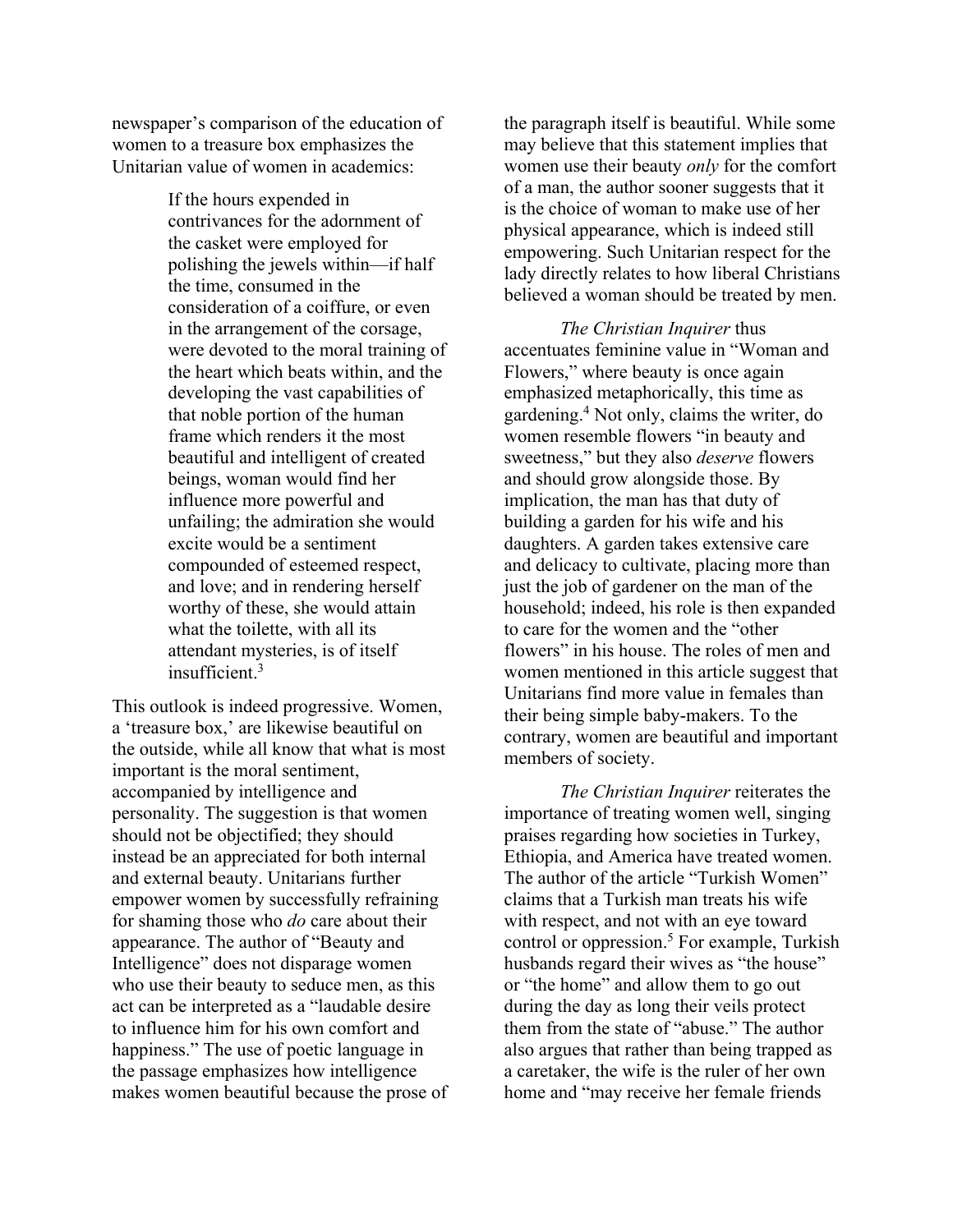and male relations." Although these examples of the expectations of women might suggest that Turkish society suppresses women, the writer emphasizes a few social role reversals suggesting otherwise. Examples of such respect include customs in the home and marriage: in place of an expected dowry from the wife during marriage, in Turkey it is the wife who receives a gift; and in the rule of law, women are given exclusive rights to the children. Beyond that, Turkish men are strongly encouraged to have only one wife, even though the law allows them up to four.

The positive outlook on modern gender customs also applies to American women in the newspaper. Since *The Christian Inquirer* was a Unitarian newspaper, the article presenting this subject, appropriately titled "American Women," first states a perception of the role of females in the United State and then counters this perception.6 The ladies are not treated as children, but as women; traditional feminine activities are not to be praised, but to be discouraged because women use them to "in order not to think anything about work." Women are not to be denied work in literature and art, but to be encouraged to spend more time in the subjects because if women were to commit themselves, beyond housekeeping, to reading worthy topics, the world would advance in "literature and science."

The progressive Unitarian thoughts on women's roles span the Atlantic Ocean as well, emphasizing feminism on the European continent. In an article praising the beauties of women rather poetically, western European women assume roles similar to those of their American counterparts.7 The author compares women from the United States to those from England, France, Spain, and Italy in proximate words. For example, in reference to marriage, the author refers to man as marrying, uniting, cohabiting, and wedding, Although this would lead the reader to believe that there is little difference between an English woman and a French woman, the slight variation in verbs is attuned to differences in culture. And while this column lacks true descriptions of the roles of women in society and mentions only the perception of women, it nonetheless clarifies Unitarian favor for how men in these cultures behave.

A column that *does* address the place of women in society is summed up in the short but femininely empowering "Ethiopian Estimation of Women," in which the role of women in Ethiopian society is evaluated with both awe and admiration.<sup>8</sup> In Ethiopia, there have been several reigning queens throughout royal history. In even more contrast to the rest of the world, genealogies are counted by females and tracked through the mothers. These three articles celebrate the fair treatment of women in four regions of the world: The Middle East, North America, West Europe, and East Africa. The implication is that Unitarians—granted, only up to a point—value feminine empowerment and respecting all cultures.

Still, not all cultural practices are praiseworthy: some elicit shock and curiosity, inconsistent with typical Unitarian thought on transcultural matters. One particular article, "Circassian and Armenian Women," evaluates an anecdote regarding young women from this society.9 Circassian women, on a small Turkish boat, were on their way to Constantinople to be sold as slaves when the Russians confiscated the ships. The women were given the choice either to return home, marry Russians or Cossacks of their choice; or to travel to Germany, where women are free; or go back to the Turkish captain to be sold. Surprisingly, they unanimously choose to be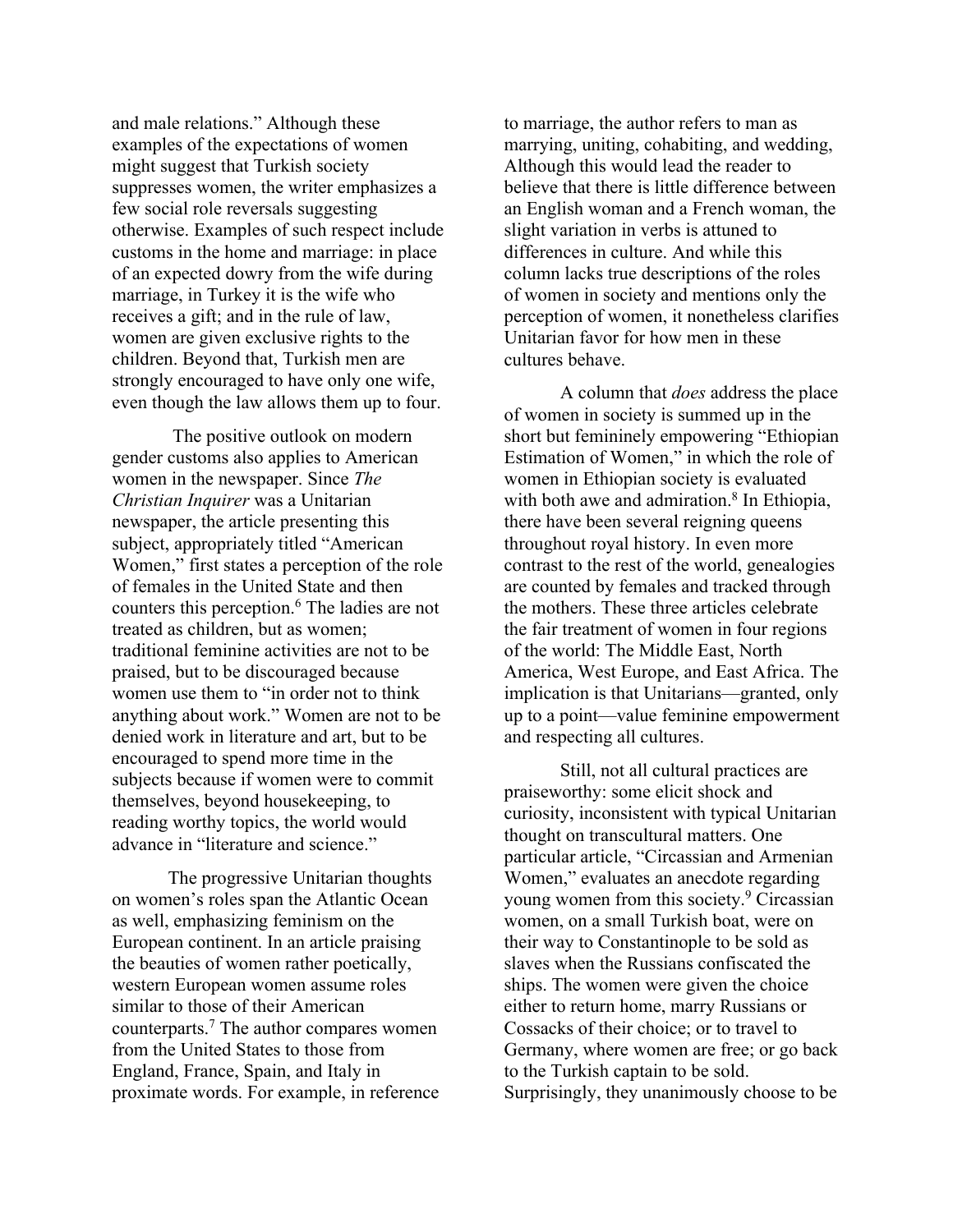sold. However, this is not unusual with regard to Eastern customs, since the buying and selling of women was common, down to their purchase for marriage. The article reveals that the buying of a woman brings her honor, since by offering money a man raises her value and liberates her from her family. Moreover, if she is sold for a large amount of money, the girl is said to have greater worth, including self-worth. Better chances, economically and socially, exist in Turkey, so Circassian women eagerly go there. Where there is more money, we read, they are treated with more kindness. By contrast, Armenian women are treated as equals until marriage, and then they are entirely concealed. The wife is gradually emancipated from such constraint after the birth of her first child. She is, however, not fully emancipated until after the lapse of six years. And even then, she can "never speak with any strangers of the other sex, nor appear before them unveiled."

The paper emphasizes that Circassians and Armenians are from the same region of the world, yet the treatment of women seems reversed. Nevertheless, both Armenian and Circassian women were suppressed in their respective societies. In other words, young Circassian women are sold as slaves, but are also allowed choices and liberation from their families, while Armenian women have liberty when they are young; but once married, they will never enjoy the same amount of freedom. The article explains these concepts in a way that informs without judgement; but placed in context of other columns written about women in *The Christian Inquirer,* such outlook does not coincide with the Unitarian standards championing the same liberties and freedoms for women as govern men. I suggest, therefore, that "Circassian and Armenian Women" implicitly suggests that, in accord with Unitarian outlook, the women from these groups should have greater

rights. It is here, therefore, that inconsistency emerges in the "liberal" leanings of Unitarians, since cognitive dissonance emerges between the advocacy of feminist values and the cultural condensation implied in the questioning of distant foreign culture and norms.

In contrast to the attempts at an unbiased inquiry into women's rights in other countries, several columns protest the treatment of Chinese and Russian women. In "Women in China" the writer laments that Chinese society does not regard women as independent beings or even as companions to men.10 Rather, Chinese women are simply a slave to the needs, sexual and otherwise, of their husbands. Education for these girls is extremely limited—even for the nobles; the extent of female learning is limited to singing, embroidery, and playing on a "horrid three-stringed guitar." These activities are exclusively for leisure, rather than for the advancement of literature and science. Thus, even in education, what is taught to women is for recreation, not for necessity. Still, while the thrust of the article is proto-feminist, this review of a Chinese women's education goes unchallenged, without further research into whether some women have used their learning for the advancement of society. These issues disadvantage Chinese peasants even further: the farthest in society a young poor girl can go is to be purchased as a concubine. When compared to a similar article regarding Russian women, a pattern of prejudice emerges. "A Russian Wife Fair" describes young girls who present themselves for the chance of being selected for marriage.<sup>11</sup> They arrange themselves in rows, dressed up as best as they can, and hoping for "love at first sight." The buying of selling of women, to the Unitarians, is completely immoral, whether or not this is clearly stated in a *The Christian Inquirer* column. The judgement passed by the author of these columns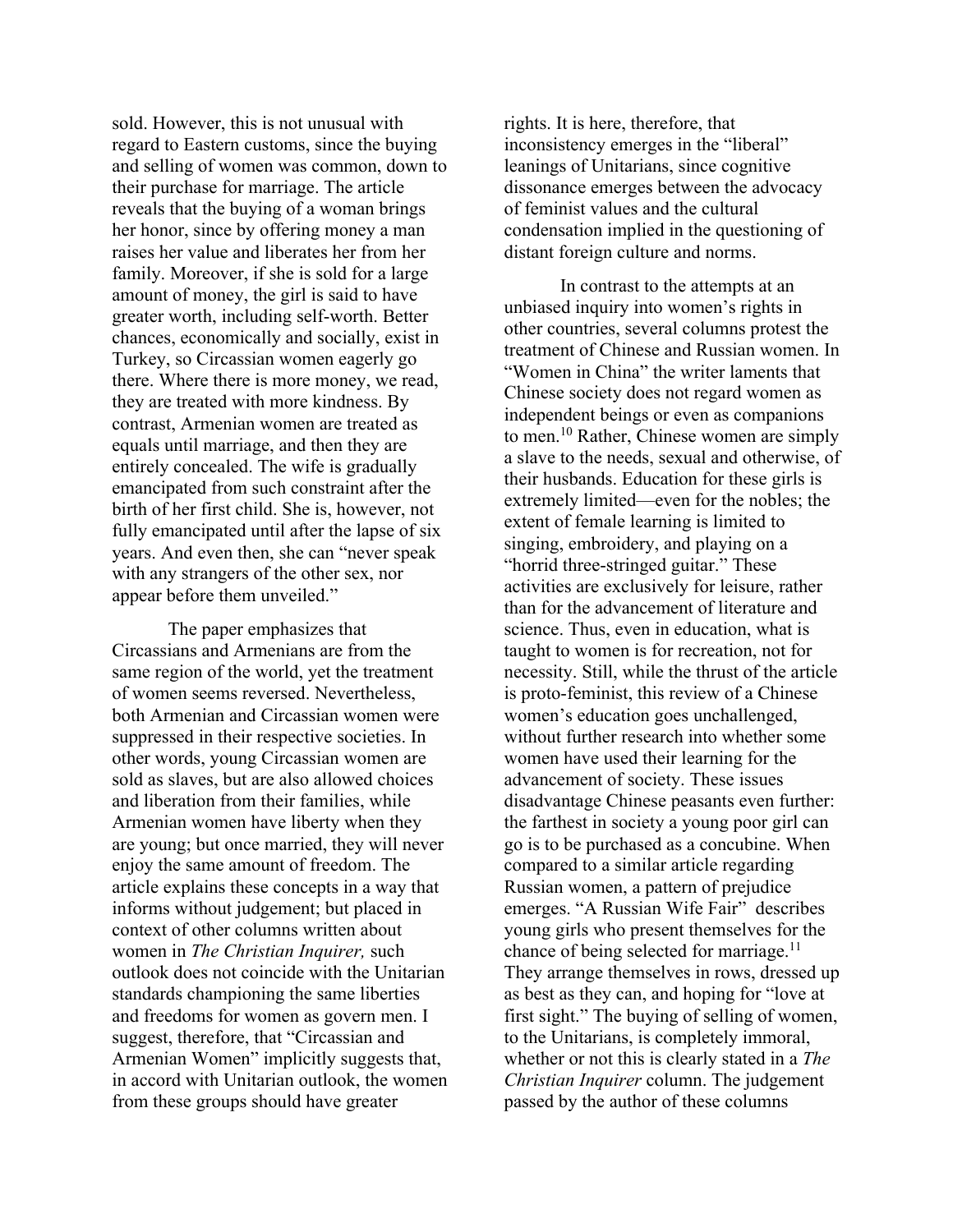implies both a demand for more human rights, but also a subtle sense of xenophobia.

I have thus examined articles regarding the rights of women in a number of different regions, ranging from high editorial praise to outright disapproval, raising some intricate questions about crossculturalism and about cultural parity and condensation. In what ways are China and Turkey's societal treatment of women that different? What of Western Europe and Circassia? Unitarian opinion was mostly considered progressive regarding women's rights, but they were not so advanced that they considered intersectional feminism. Even when relying on information provided by the newspaper columns, numerous comparisons exist among social standards. This is problematic because of inconsistencies in moral standpoint. Both Turkish and Chinese culture place emphasis on patriarchal protectivism. The women were to be cared for and guided by their fathers; and after marriage, their husbands. Turkish and Chinese girls were also limited in their educational opportunities: they were mostly raised and educated to be housekeepers and mothers, not writers and scientists. Bias can be found in the articles because Turkish women's suffering and Chinese women's lack of political power is downplayed. Indeed, Turkish law placed strict rules on the rights for females to visit family and friends without attendance of their husbands; as limiting were places they could work outside the home. In contrast, the mother of the Emperor of China, the Empress Dowager, tended to have greatest political power in the country, despite her having to channel influence through the emperor rather than directly to the people. This is not to say that the information provided by *The Christian Inquirer* is false; rather, the facts the authors include were true, but rendered elliptical the entirety of the laws and cultural processes. Stated

otherwise, the authors of these columns had good intentions but insufficient cultural understanding to cast informed judgement.

The comparison between West Europe and Circassia are similarly flawed. In the column describing Western European women, poetic comparisons are drawn among English, Spanish, Italian, and French women, all with similar connotations but various wording. The column regarding Circassian women, in contrast, is blunt and direct. It is therefore possible to understand the difference in perception by understanding the author's choice of prose. "Circassian and Armenian Women" directly states how women are regarded—as slaves to their husbands. Once again, there is more to the truth than the Unitarian writers provide. Whereas it may be true that Western European women are given more freedom compared to their Eastern European counterparts, they were still seen as inferior to men and as belonging to their fathers and husbands, even if it were not described as slavery. Unique to "Circassian and Armenian Women," however, the favorable rights of women *are* included, yet the discrepancies between the two columns cannot be overlooked.

We may speculate about why these inconstancies exist from column to column—ranging from different authors to blatant racism. Still, to the defense of *The Christian Inquirer*, the reasons the articles pass stricter judgment on some societies than on others may simply be that some authors believed in a fairer treatment of women; and that these stern believers wrote the articles on Armenia and China, while more lenient writers explored Western Europe and Turkey. Unfortunately, it is not possible to confirm or deny this theory, as nineteenth-century newspapers tended not to identify the authors; only editors. It is exclusively the range of time over which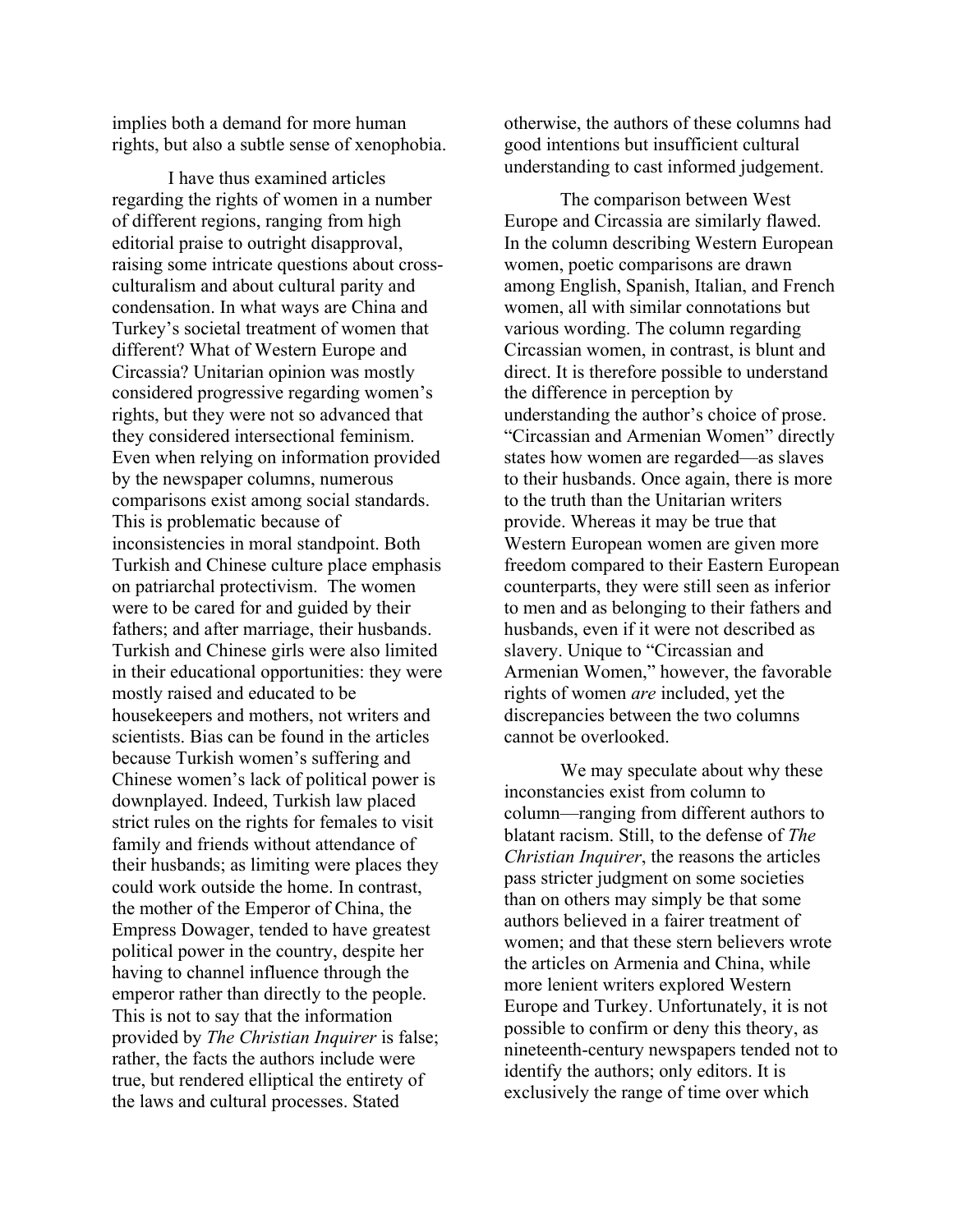these articles appeared (1846-1863) which would imply that there were authors with differing opinions. When considering this time period, one must also recognize race relations in the United States. White supremacy was still rampant and certainly less discouraged than it would soon become, so it is possible that Unitarian writers were inclined to view cultures similar to their own more favorably. This would explain why Western European culture is viewed positively whereas Chinese culture faces harsh criticism. This also accounts for the failure of Unitarian writers to condemn American social standards. The flaw in such outlook lies with Turkish and Eastern European society, in which Armenia and Circassia are arguably more similar to America than to Turkey, although this may have been the case because treatment of women in Armenia and Circassia was harsher than in Turkey. Some authors and researchers tend to be more critical when writing in anthropological subjects, but few are able to transcend the prejudicial thought of their time and culture, or to resist filling in the gaps of knowledge with their own preconceptions.

Societal expectations of the nineteenth century in the United States placed significantly more emphasis on the straight white man than is the case today; thus, despite being liberal thinkers, Unitarian writers were subject to conventional thought. Unitarian outlook did not – with the exception of such advanced thinkers such as Margaret Fuller – include women's role in politics, leadership, or as individuals without a husband. Nor was there a consistent emphasis on the rights of people of color. Long-term advancement of oppressed groups would continue to take a century, through protests, enlightened thinkers, and judicial court cases. *The Christian Inquirer* is not to be faulted, however, for arguably initiating and

inspiring such progress, via consideration of an elevated view of human nature and a desire to explore and credit cross-cultural values. A long-term transformation from Calvinist Puritanism, to Arminianism, to Unitarianism, and finally to Transcendentalism allowed for the gradual liberalization of Christianity, leading up to *The Christian Inquirer*'s global inquiry into the condition of women. Unitarian thought thus advanced modern-day views far more significantly than one may initially realize.

## **Notes**

- 1. For more information on the development of Unitarianism, see Duban, James. "Conscience and Consciousness: The Liberal Christian Context of Thoreau's Political Ethics." *The New England Quarterly* 60, no. 2 (1987): 208-22. Accessed September 4, 2020. doi:10.2307/365606.
- 2. For more reading on the development of feminist thought during this period, see: Fuller, Margaret. *Woman in the Nineteenth Century: With an Introduction. by Bernard Rosenthal*. Norton, 1980.
- 3. "Beauty and Intelligence." *The New York Christian Inquirer,* 3 Sept. 1856, p. 1, col. 2.
- 4. "Women and Flowers." *The New York Christian Inquirer,* 28 July 1849, p. 4, col.
- 5. "Turkish Women." *The New York Christian Inquirer*, 22 April 1854, p. 4, col. 1
- 6. "American Women." *The New York Christian Inquirer,* 1836, p. 1, col 2-3.
- 7. "The Women of Different Nations." *The New York Christian Inquirer*, 7 July 1855, p. 4, col. 3.